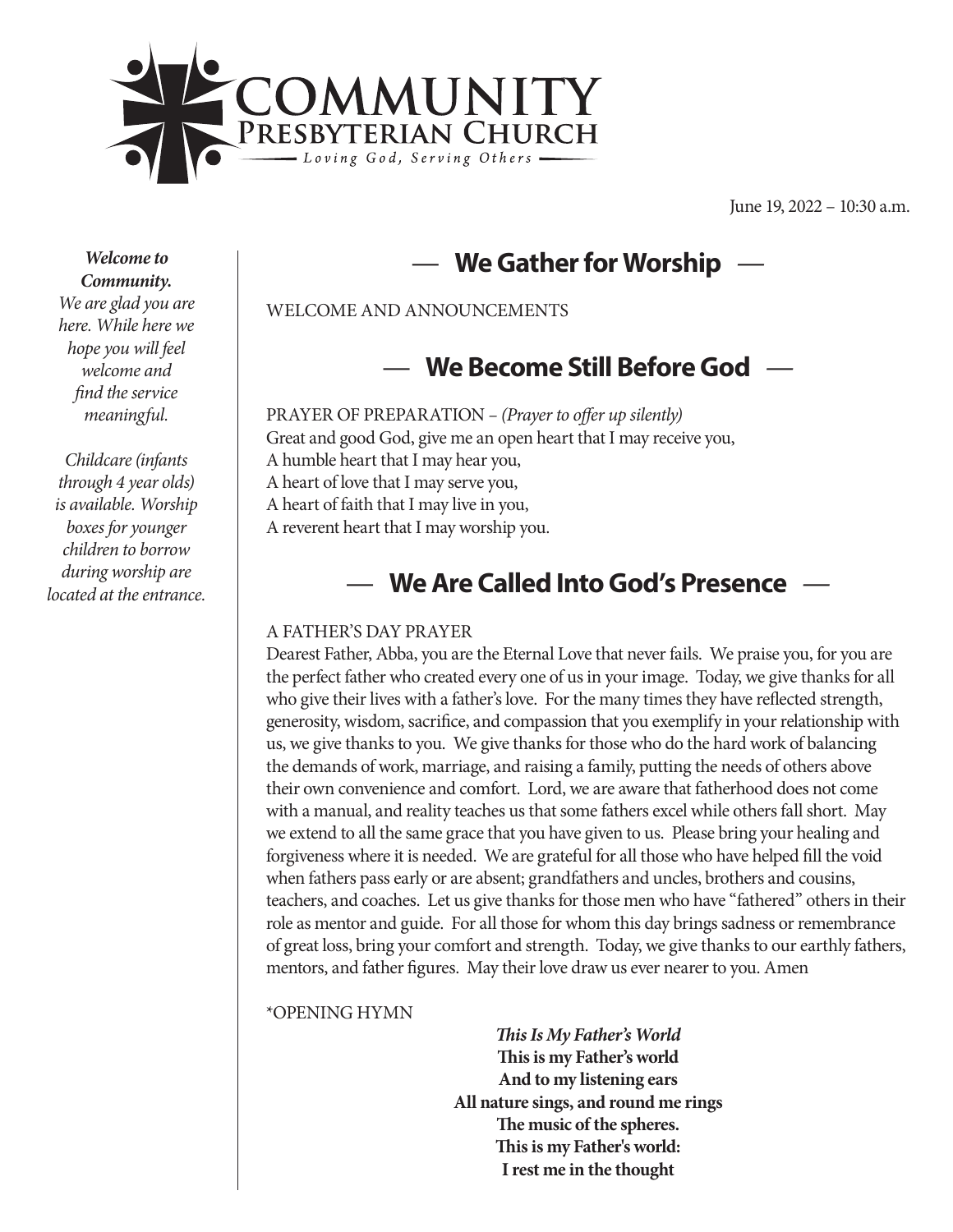**Of rocks and trees, of skies and seas; His hand the wonders wrought.**

**This is my Father's world. O let me ne'er forget That though the wrong seems oft so strong, God is the ruler yet. This is my Father's world: why should my heart be sad? The Lord is King; let the heavens ring! God reigns; let the earth be glad!**

— **We Confess** *—*

#### PRAYER OF CONFESSION

**O Holy God, we know we have fallen short and have not lived up to what you have called us to be. We turn our backs when we could embrace. We remain silent when we could speak. We speak when we could listen. We judge when we could seek understanding. We cling when we could give. In your mercy, forgive what we have been, help us amend what we are, and direct what we shall be. Help us to grow into the people you created us to be, so we may delight in your will and walk in your ways, to the glory of your holy name.**

#### RESPONSE TO THE CONFESSION

*Spirit of the Living God* **Spirit of the living God, fall afresh on me; Spirit of the living God, fall afresh on me. Melt me, mold me, fill me, use me. Spirit of the living God, fall afresh on me.** 

### — **We Are Forgiven** *—*

#### DECLARATION OF PARDON

#### RESPONSE TO THE PARDON

*Once For All* **We have been made holy, spotless, undefiled By the blood of Jesus - Once for all.**

**We have been forgiven, we've been reconciled By the blood of Jesus - Once for all.**

## — **We Hear God's Word** *—*

#### CHILDREN'S MOMENT

#### PRAYER OF ILLUMINATION *– (to be sung together)*

**Holy Spirit, living breath of God, breathe new life into my willing soul. Bring the presence of the risen Lord to renew my heart and make me whole. Cause your word to come alive in me; Give me faith for what I cannot see. Give me passion for your purity: Holy Spirit, breathe new life in me.**

*In the presence of a forgiving God, We become aware of the ways we fall short of God's best hopes for us, and ways we have hurt others. As you pray the prayer of confession; think how the words express specific sins in your life and the life of the church. We turn to God asking forgiveness.*

*Claim the truth that through God's grace and Christ giving of himself on the cross, we are forgiven. Let this truth set you free from your sins so you may be restored to God and one another.*

*All children are invited to come forward for the Children's Moment.*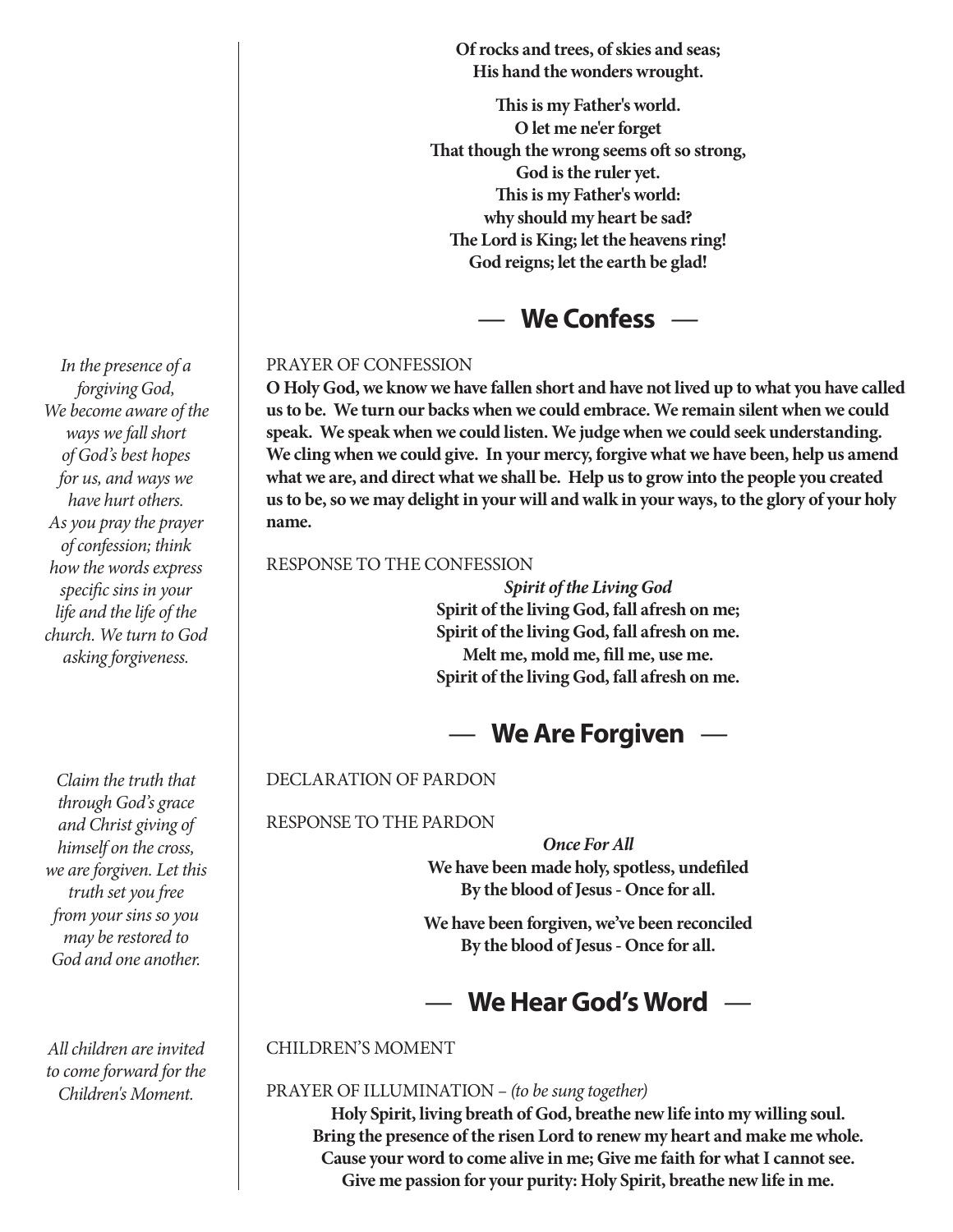READING FROM THE WORD OF GOD *– Acts 2:42-47*

Leader: The word of God for the people of God

**People: Thanks be to God.**

PROCLAMATION OF THE WORD Sermon **Signs of a Faithful Church** Rev. Rod Stone

## — **We Believe** *—*

#### \*A RESPONSE TO GOD'S WORD

- Leader: In a world that is quick to condemn, **People: We will proclaim "there is a wideness in God's mercy like the wideness of the sea.** Leader: In a world that takes so much for granted,
- **People: We will live our lives as a thanksgiving for the goodness of the Lord.**
- Leader: In a world that cries out, "Be afraid!".
- **People: We will listen to Jesus' words, "Do not be afraid!".**
- Leader: In a world that wants to hate the other,
- **People: We will live Jesus' call to, "Love God. and Love our neighbor,**
- Leader: In a world that radicalizes,
- **People: We will live a radical life; radical with hospitality, radical with our hope, radical with our love, radical with our witness.**
- **All: We will strive to have our lives marked by love and forgiveness, and that the mercy and teaching of Christ will be our guide throughout our lives.**

# — **We Offer Our Prayers** *—*

#### SPECIAL MUSIC

 *To Believe* Matthew Evancho, arr. Sorenson Before I lay me down to rest, I ask the Lord one small request. I know I have all I could need, but this prayer is not for me. Too many people on this day don't have a peaceful place to stay. Let all fighting cease, that Your children may see peace; Wipe their tears of sorrow away.

Chorus: To believe in a day when hunger and war will pass away; To have the hope amidst despair that ev'ry sparrow's counted, That You hear each cry and listen to each prayer.

Let me try always to believe that we can hear the heart that grieve. Please help us not ignore anguished cries of the poor, Or their pain will never leave. (Chorus twice)

Help us do Your will, oh, Father, in the name of all that's true, And we'll see in one another the loving image of You. Amen.

### PRAYERS OF THE PEOPLE AND THE LORD'S PRAYER

**Our Father, who art in heaven, hallowed be thy name. Thy kingdom come, thy will be done on earth, as it is in heaven. Give us this day our daily bread and forgive us our debts, as we forgive our debtors. And lead us not into temptation, but deliver us from evil. For thine is the kingdom, and the power, and the glory forever. AMEN.**

*The Scripture bears witness to the word of God. Listen beyond the human word for the Word of God. Pray that the Spirit will speak to you through the text.*

*All Scripture is Godbreathed and is useful for teaching, rebuking, correcting and training in righteousness, so that the servant of God may be thoroughly equipped for every good work. 2 Timothy 3:16-17*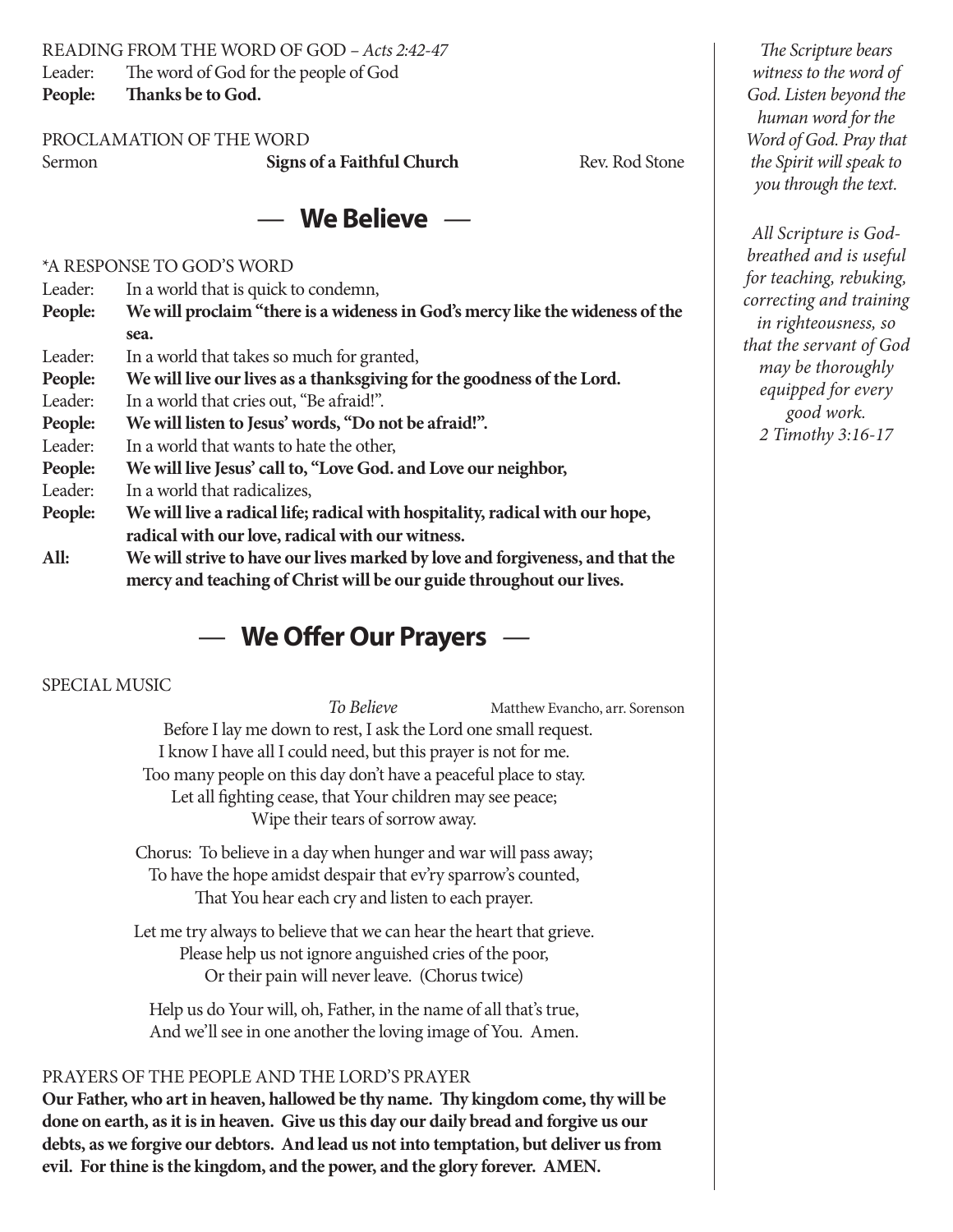— **We Share Our Gifts** *—*

*The giving of an offering not only supports the ministry of Christ but it is the symbolic dedication of our life and all that we have to give to God in response to his love. Remember that all things belong to God, and that we are entrusted to use all that we have to bring glory to God.*

*Our worship does not end at the conclusion of this service. We go forth to love and serve the LORD in daily living. In so doing, we seek to fulfill our mission to "love God and make God's love known".*

OFFERING OUR GIFTS

PRESENTATION OF TITHES AND OFFERINGS

**OFFERTORY** 

FRIENDSHIP RECORD

\*CONGREGATIONAL RESPONSE

*We Are an Offering* **We lift our voices, we lift our hands. We lift our lives up to you. We are an offering. Lord, use our voices, Lord, use our hands, Lord, use our lives, they are yours. We are an offering. We are an offering.**

\*PRAYER OF DEDICATION

\*SONG OF DEPARTURE

*Refiner's Fire* **Purify my heart; let me be as gold and precious silver. Purify my heart, let me be as gold, pure gold.**

**Chorus: Refiner's fire, my heart's one desire Is to be holy, set apart for You, Lord. I choose to be holy, set apart for You my Master Ready to do Your will.**

**Purify my heart, cleanse me from within And make me holy. Purify my heart, Cleanse me from my sin, deep within. (Chorus)**

# — **We Go Out to Be God's Presence in the World** *—*

#### \*BENEDICTION

*As you leave this place and go into the world, remember that you are a child of God. You belong to God and are loved. Leave with confidence, love and compassion.* 

THE POSTLUDE The Postlude is considered the final Alleluia of Worship

\*Please stand if you are able.

Ushers: Jan Merritt, Mary Hall Koontz, Alan Tucker, Gail Kane Greeters: Sheila Van Dyke, Leslie Hosterman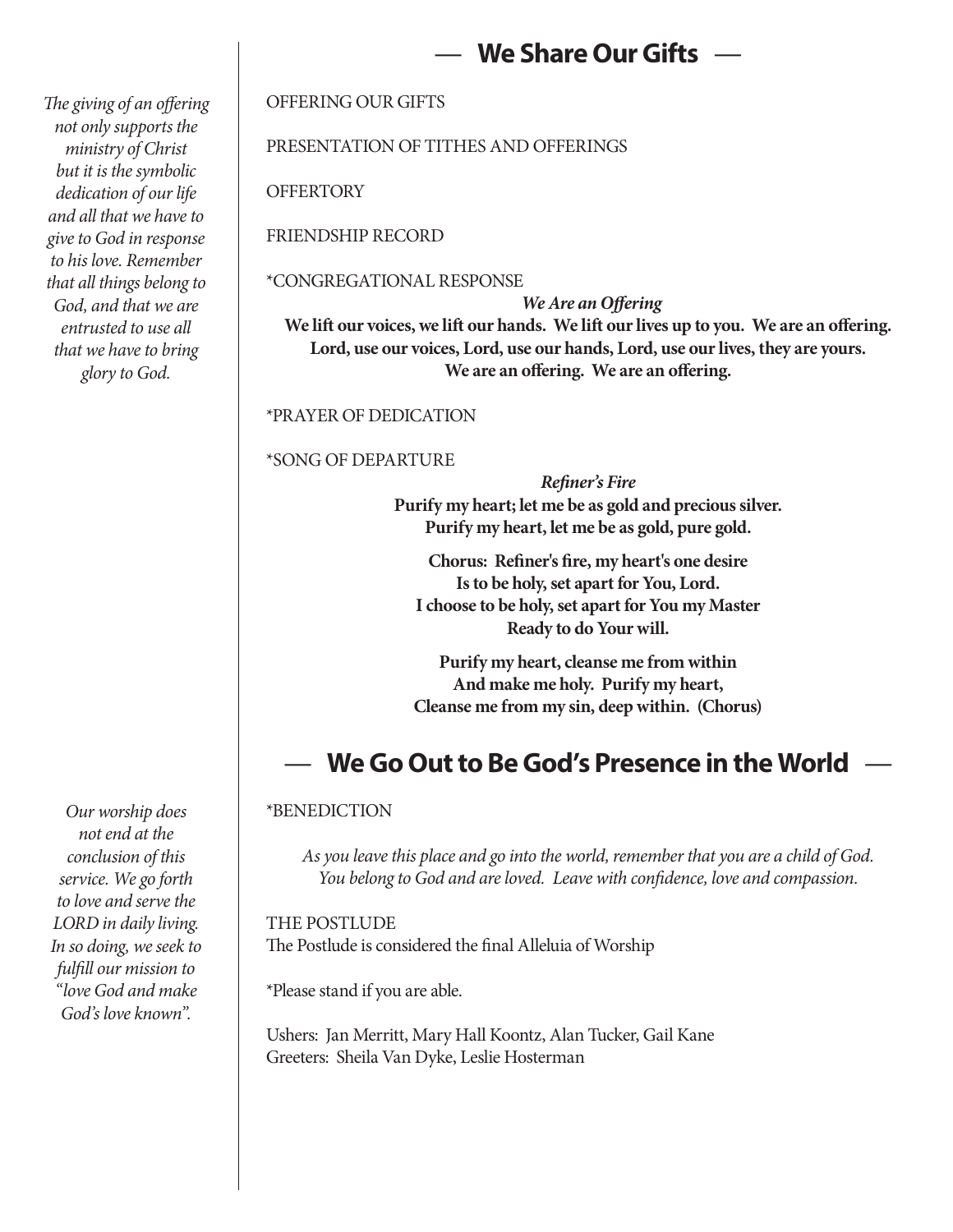# — **Community Happenings** *—*

## **Weekly Calendar**

#### **Sunday**

10:30 a.m. Worship – Sanctuary

### **Monday**

| PEO - Fannie B. Gray Parlor           |  |  |  |
|---------------------------------------|--|--|--|
| Barbershop Board Meeting - Conference |  |  |  |
| Room                                  |  |  |  |
| Barbershop – Fellowship Hall          |  |  |  |
| Session Meeting – Great room          |  |  |  |
|                                       |  |  |  |

### **Tuesday**

| 8:00 a.m.   | Men's Prayer Breakfast - Off Campus |
|-------------|-------------------------------------|
| $2:30$ p.m. | Women of the Pines Board Meeting -  |
|             | Conference Room                     |
| $3:00$ p.m. | Staff Meeting – Great room          |

### **Wednesday**

6:30 p.m. Adult Bible Study – Fannie B. Gray Parlor

### **Thursday**

| 8:00 a.m.    | Meeting – Fellowship Hall           |
|--------------|-------------------------------------|
| $10:00$ a.m. | Presbyterian Purls - Everette House |

### **Saturday**

8:30 a.m. Prayer Garden

## **Worship Schedule**

| June 19 Fellowship Hall |  |
|-------------------------|--|
| June 26 Sanctuary       |  |
| July 3 Fellowship Hall  |  |
|                         |  |
| July 17 Sanctuary       |  |
|                         |  |
| July 31 Fellowship Hall |  |

### **VBS Save the Date**

**July 11-13 from 5:00 to 7:30 p.m.** VBS is back in person with a new twist! We were grateful to host online VBS the past couple of years but are overjoyed to be able to be all together again. This summer VBS will meet in the evenings. Families will have the chance to dine together from 5-5:30 p.m. (this include parents and caretakers, and siblings). Then the VBS participants will spend from 5:30-7:30 p.m. singing, playing games, creating and learning Bible stories. Registration and volunteer forms are available in the Welcome Center and office.

# **Small Group Study**

**A 6-Week Small Group Study on The Book of Acts will be Offered on Wednesdays from 6:30 - 8:00 p.m. at Fannie B Gray Parlor beginning June 22nd and running through July 27th.**

Using the book Acts: *Catching Up With The Spirit* by New Testament Professor and writer Matthew Skinner, we will explore six key themes found in the book of Acts that talk about who God is and how God has acted and continues to act through the spread of the good news about Jesus Christ. Through the class's study and conversations, we will examine how our own experiences of God, our witness, and the work of God's people (the church) can be influenced in light of our reading of Acts.

The book ACTS: *Catching Up With The Spirit* by Matthew Skinner may be purchased in the office for \$14 or may be ordered online at Amazon.com. A study guide will accompany the book.

### **Little Extra Comfort**

Pillows are available in the narthex for anyone that would like a little extra comfort while sitting in the pews.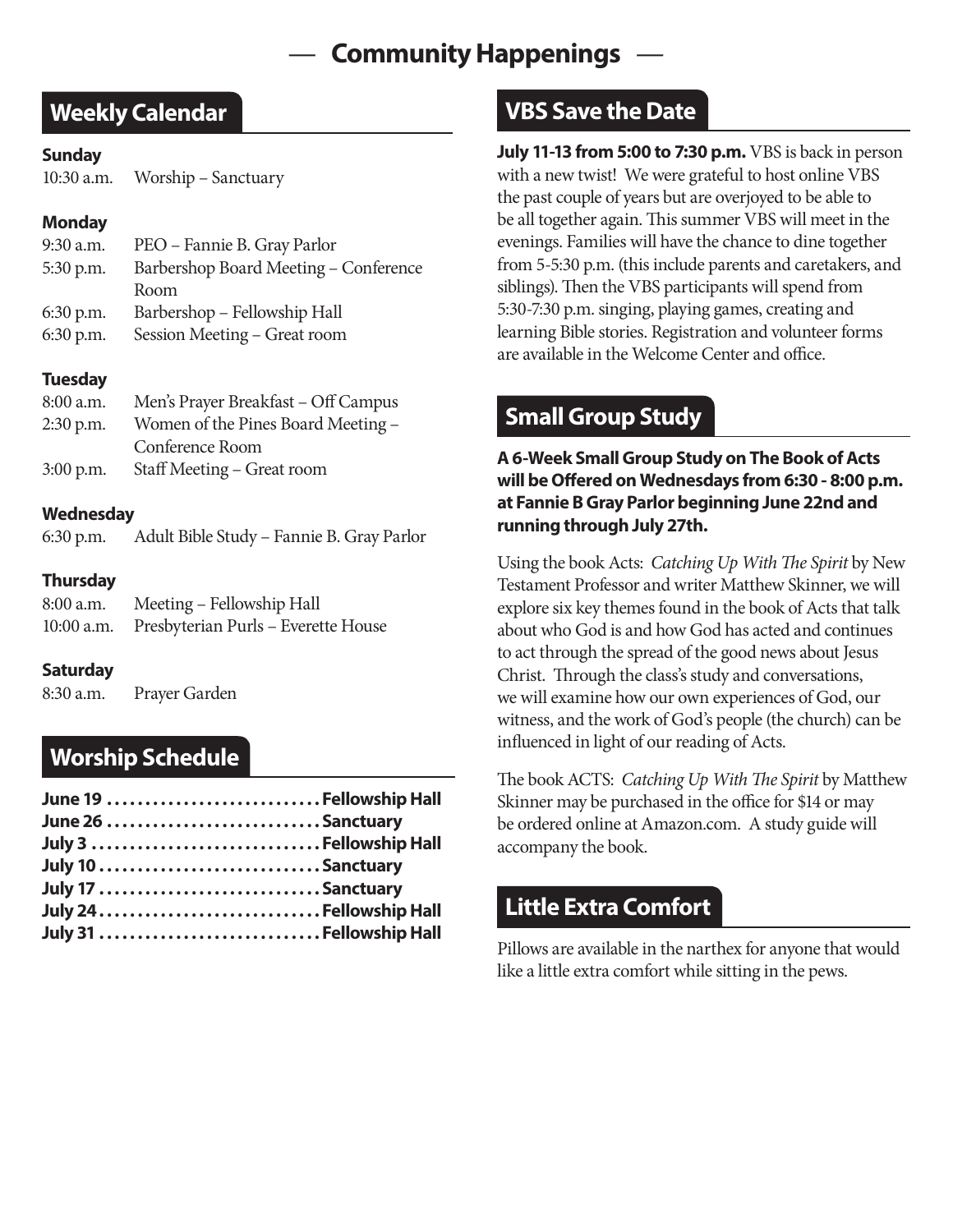## **Finance Committee Report**

Here is the operating report for May 31, 2022. We are five months into our budget of \$896,572 If you have any questions, please contact Marie Carbrey, Finance chair at (843) 307-1614 or at mcarbrey@aol.com.

#### **YTD Operating Income/Expense Comparison Report as of May 31, 2022: CPC Finance Report 5/31/22**

|                                 | <b>Actual</b> | <b>Budget</b> |                                   |
|---------------------------------|---------------|---------------|-----------------------------------|
| <b>Total Operating Income</b>   | 401,351       | 415,853       | Short - $$14,502$                 |
| <b>Total Operating Expenses</b> | 323,451       | 373,572       | Expenses are under - \$50,121     |
| <b>Income vs. Expenses</b>      | 77,900        | 42,281        | Income is above budget - \$35,620 |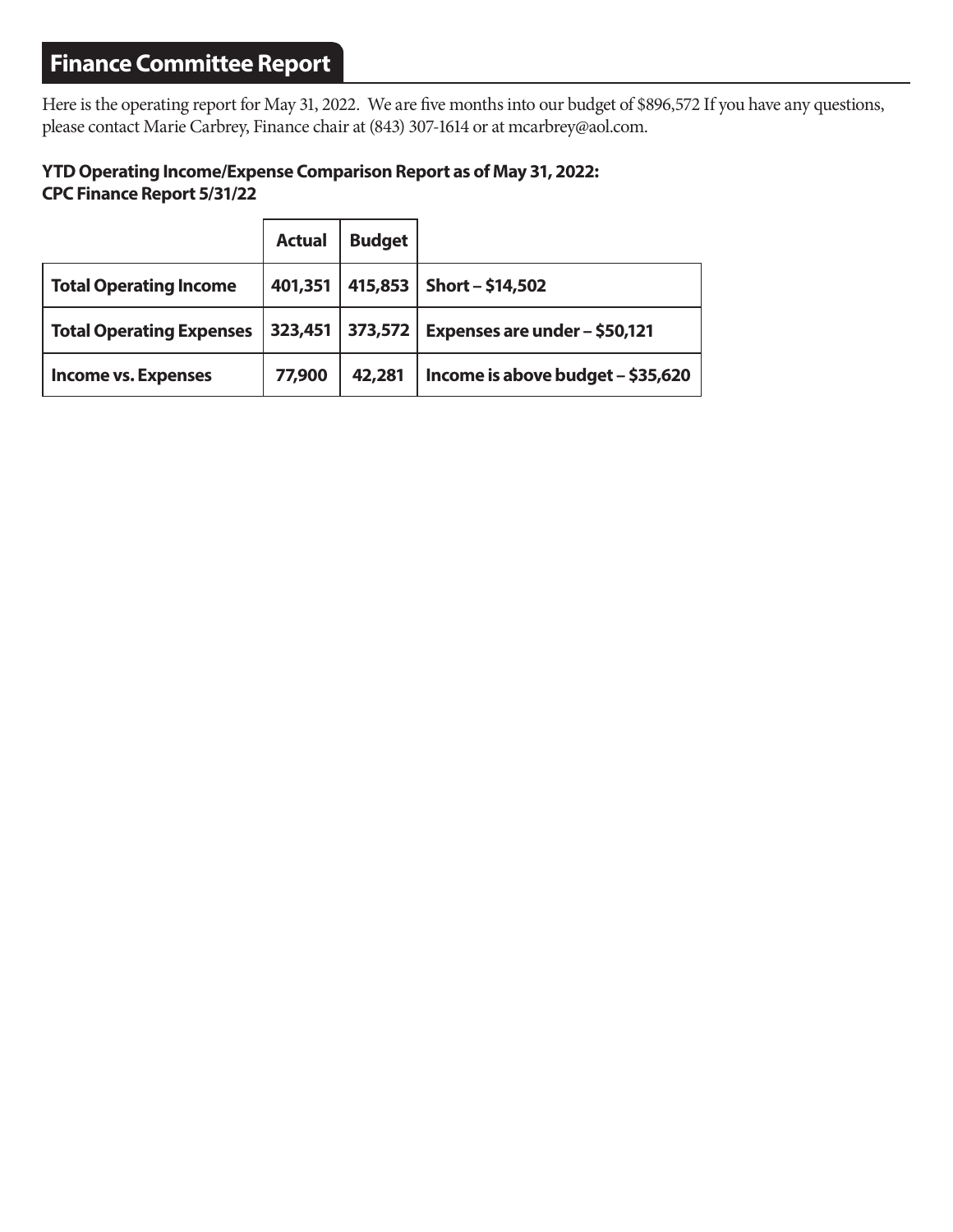## — **Community Presbyterian Staff** *—*

**Rod Stone** Pastor – Head of Staff Ext. 12 rstone@communitypres.com

**Meghan Vail** Associate Pastor Ext. 13 mvail@communitypres.com

**Roger Simmons** Ministry Associate rsimmons@communitypres.com

> **Homer Phifer** Parish Associate

## **Terri Sinclair**

Music Director (910) 690-7217 terrisinclair2010@gmail.com

**Betty Pope** Director of CALL (910) 639-1185 popeelizabeth3868@gmail.com

**Sally Raynor** Sr. Administrative Assistant Ext. 14 sraynor@communitypres.com

**Teri Bradley** Finance Manager Ext. 33 tbradley@communitypres.com

**Kirsten Foyles** Ministry Associate Children & Youth Music (910) 315-5292 badgergirlnc@gmail.com

**Kathy Hodges** Ministry Associate for Care (919) 810-3470 khodges54@gmail.com

**Al Davis** Sexton bcaldavis@gmail.com

**Gerlene Cotton** Nursery Attendant

**Kelly Pritchard** Ministry Associate for Communications kpritchard@communitypres.com

# — **Contact Information** *—*

**Church Office:** (910) 295-6848

**Office Hours:** Monday through Thursday – 10:00 a.m. to 4:00 p.m. Friday - Closed

**If you need a Pastor after hours, the following can be reached: Rod Stone, Pastor:** (910) 585-0828 **Meghan Vail, Associate Pastor:** (732) 804-4907

**Mailing Address:** Community Presbyterian Church • P.O. Box 1449 • Pinehurst, NC 28370

**Location:** 125 Everette Road • Pinehurst, NC 28374

www.communitypres.com